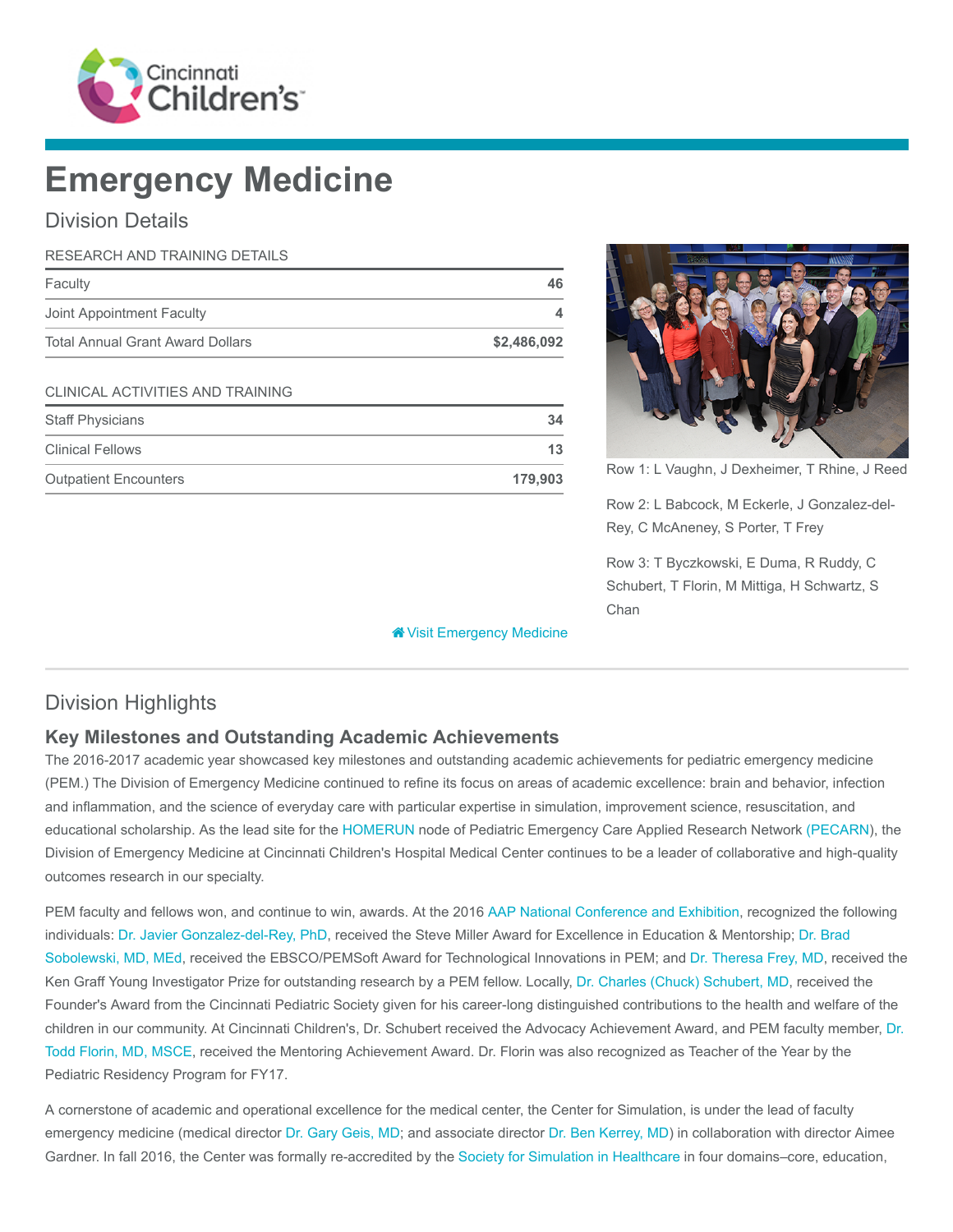systems integration, and research; becoming the first pediatric academic center to receive this comprehensive designation. The Center offered more than 100 courses, and over 9,000 providers received training in 2016.

Educational scholarship shines a bright light on a key function of an academic medical center–the training and evaluation of learners, and the science of defining and demonstrating competency in practice for health care professionals. Faculty, within the division, produced a significant volume of scholarship on educational themes in FY17. [Dr. Connie McAneney, MD, MS](https://www.cincinnatichildrens.org/bio/m/constance-mcaneney); and [Dr. Matthew Mittiga, MD](https://www.cincinnatichildrens.org/bio/m/matthew-mittiga), were part of a collaborative of PEM leaders who published a seven article seminal series "Essentials of Pediatric Emergency Medicine Fellowships" in Pediatric Emergency Care. [Dr. Daniel Schumacher, MD, MEd](https://www.cincinnatichildrens.org/bio/s/daniel-schumacher), who is pursuing a PhD focused on the association between entrustment decisions and indicators of quality of care, presented a workshop at the first International Summit on Competency-based Medical Education.

The efforts of faculty members Dr. [Rich Ruddy, MD;](https://www.cincinnatichildrens.org/bio/r/richard-ruddy) and [Lynn Babcock, MD, MS,](https://www.cincinnatichildrens.org/bio/b/lynn-babcock) provides an anchor to our national leadership in PECARN. Dr. Ruddy serves as Chair of the National Steering Committee for PECARN. Two new R01s awarded to the network in FY17 have site PIs based at Cincinnati Children's (sepsis, local PI is [Dr. Evaline Alessandrini, MD, MSCE;](https://www.cincinnatichildrens.org/bio/a/evaline-alessandrini) and diagnostic error, local PI is Dr. Rich Ruddy).

[Overall for FY17, the Division of Emergency Medicine had three faculty funded on career development awards: Drs. Todd Florin, Jennifer](https://www.cincinnatichildrens.org/bio/r/jennifer-reed) Reed, MD; and [Tara Rhine, MD, MS](https://www.cincinnatichildrens.org/bio/r/tara-rhine). Five faculty funded through R01/U01 mechanisms as PI: Drs. Rich Ruddy; [Judith Dexheimer, PhD](https://www.cincinnatichildrens.org/bio/d/judith-dexheimer); [Melinda Mahabee-Gittens, MD, MS, CTTS;](https://www.cincinnatichildrens.org/bio/m/melinda-mahabee-gittens) and Jackie Grupp-Phelan). More than 20 PEM faculty funded from at least one grant source during the year.

#### Division Publications

- 1. Florin TA; Plint AC; Zorc JJ. [Viral bronchiolitis.](https://www.ncbi.nlm.nih.gov/pubmed/27549684) The Lancet. 2017; 389:211-225.
- 2. [Mahajan P; Kuppermann N; Mejias A; Suarez N; Chaussabel D; Casper TC; Smith B; Alpern ER; Anders J; Atabaki SM.](https://www.ncbi.nlm.nih.gov/pubmed/27552618) Association of RNA Biosignatures With Bacterial Infections in Febrile Infants Aged 60 Days or Younger. Journal of the American Medical Association. 2016; 316:846-857.
- 3. [Hagedorn PA; Kirkendall ES; Kouril M; Dexheimer JW; Courter J; Minich T; Spooner SA.](https://www.ncbi.nlm.nih.gov/pubmed/28152133) Assessing Frequency and Risk of Weight Entry Errors in Pediatrics. JAMA Pediatrics. 2017; 171:392-393.
- 4. Schumacher DJ; van der Vleuten CPM; Carraccio CL. [The Future of High-Quality Care Depends on Better Assessment of](https://www.ncbi.nlm.nih.gov/pubmed/27695827) Physician Performance. JAMA Pediatrics. 2016; 170:1131-1132.
- 5. [Florin TA; Carron H; Huang G; Shah SS; Ruddy R; Ambroggio L.](https://www.ncbi.nlm.nih.gov/pubmed/27270612) Pneumonia in Children Presenting to the Emergency Department With an Asthma Exacerbation. JAMA Pediatrics. 2016; 170:803-805.
- 6. [Athans BS; Depinet HE; Towbin AJ; Zhang Y; Zhang B; Trout AT.](https://www.ncbi.nlm.nih.gov/pubmed/26878226) Use of Clinical Data to Predict Appendicitis in Patients with Equivocal US Findings. Radiology. 2016; 280:557-567.
- 7. Strait RT; Thornton S; Finkelman FD. [C gamma 1 Deficiency Exacerbates Collagen-Induced Arthritis.](https://www.ncbi.nlm.nih.gov/pubmed/26815845) Arthritis and Rheumatology. 2016; 68:1780-1787.
- 8. Conners GP; Kressly SJ; Perrin JM; Richerson JE; Sankrithi UM; COMMITTEE ON PRACTICE AND AMBULATORY MEDICINE; COMMITTEE ON PEDIATRIC EMERGENCY MEDICINE; SECTION ON TELEHEALTH CARE; SECTION ON EMERGENCY MEDICINE; SUBCOMMITTEE ON URGENT CARE. [Nonemergency Acute Care: When It's Not the Medical Home..](https://www.ncbi.nlm.nih.gov/pubmed/28557775) Pediatrics. 2017; 139:e20170629.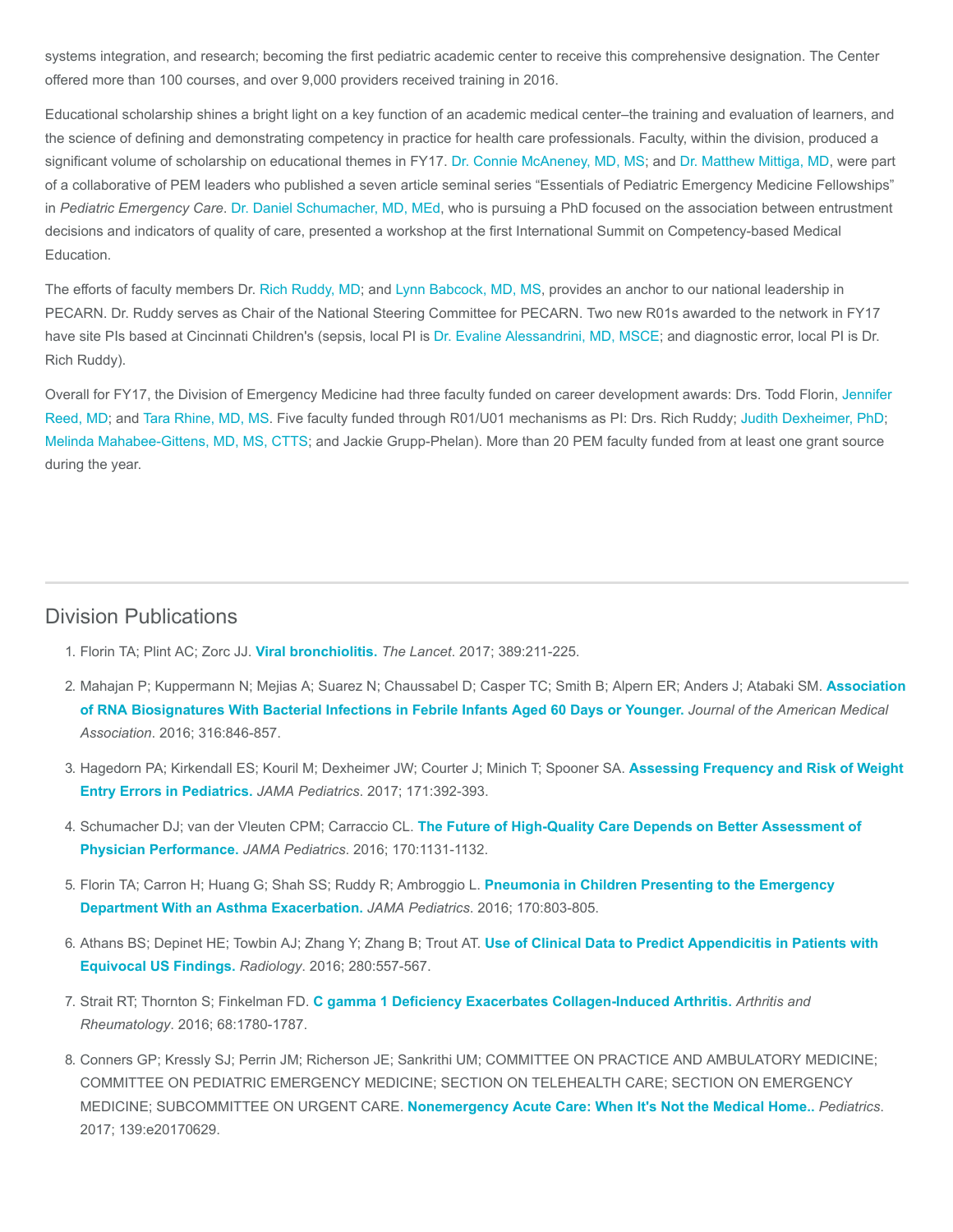- 9. [Macklin JR; Gittelman MA; Denny SA; Southworth H; Arnold MW.](https://www.ncbi.nlm.nih.gov/pubmed/27630074) The EASE Quality Improvement Project: Improving Safe Sleep Practices in Ohio Children's Hospitals. Pediatrics. 2016; 138:e20154267.
- 10. [Depinet H; von Allmen D; Towbin A; Hornung R; Ho M; Alessandrini E.](https://www.ncbi.nlm.nih.gov/pubmed/27553220) Risk Stratification to Decrease Unnecessary Diagnostic Imaging for Acute Appendicitis. Pediatrics. 2016; 138:e20154031.
- 11. Turner TL; Bhavaraju VL; Luciw-Dubas UA; Hicks PJ; Multerer S; Osta A; McDonnell J; Poynter S; Schumacher DJ; Tenney-Soeiro R. [Validity Evidence From Ratings of Pediatric Interns and Subinterns on a Subset of Pediatric Milestones.](https://www.ncbi.nlm.nih.gov/pubmed/28225462) Academic Medicine. 2017; 92:809-819.
- 12. [Saddawi-Konefka D; Schumacher DJ; Baker KH; Charnin JE; Gollwitzer PM.](https://www.ncbi.nlm.nih.gov/pubmed/27008360) Changing Physician Behavior With Implementation Intentions: Closing the Gap Between Intentions and Actions. Academic Medicine. 2016; 91:1211-1216.
- 13. [Kirkendall ES; Kouril M; Dexheimer JW; Courter JD; Hagedorn P; Szczesniak R; Li D; Damania R; Minich T; Spooner SA.](https://www.ncbi.nlm.nih.gov/pubmed/27507653) Automated identification of antibiotic overdoses and adverse drug events via analysis of prescribing alerts and medication administration records. Journal of the American Medical Informatics Association. 2017; 24:ocw086.
- 14. [Ni Y; Beck AF; Taylor R; Dyas J; Solti I; Grupp-Phelan J; Dexheimer JW.](https://www.ncbi.nlm.nih.gov/pubmed/27121609) Will they participate? Predicting patients' response to clinical trial invitations in a pediatric emergency department. Journal of the American Medical Informatics Association. 2016; 23:671-680.
- 15. Zackoff MW; DeBlasio D; Sobolewski B; Klein M. [Implementation of point-of-care tools for assessment of teaching.](https://www.ncbi.nlm.nih.gov/pubmed/27761997) Medical Education. 2016; 50:1169-1169.
- 16. Rhine T; Quatman-Yates C; Clark RA. [A Longitudinal Examination of Postural Impairments in Children With Mild Traumatic](https://www.ncbi.nlm.nih.gov/pubmed/26580689) Brain Injury: Implications for Acute Testing. Journal of Head Trauma Rehabilitation. 2017; 32:E18-E23.
- 17. Kurowski BG; Wade SL; Dexheimer JW; Dyas J; Zhang N; Babcock L. Feasibility and Potential Benefits of a Web-Based [Intervention Delivered Acutely After Mild Traumatic Brain Injury in Adolescents: A Pilot Study.](https://www.ncbi.nlm.nih.gov/pubmed/26360000) Journal of Head Trauma Rehabilitation. 2016; 31:369-378.
- 18. Epp A; Sullivan KC; Herr AB; Strait RT. [Immunoglobulin Glycosylation Effects in Allergy and Immunity.](https://www.ncbi.nlm.nih.gov/pubmed/27796794) Current Allergy and Asthma Reports. 2016; 16:79.
- 19. Hutton JS; Phelan K; Horowitz-Kraus T; Dudley J; Altaye M; DeWitt T; Holland SK. Story time turbocharger? Child engagement [during shared reading and cerebellar activation and connectivity in preschool-age children listening to stories.](https://www.ncbi.nlm.nih.gov/pubmed/28562619) PloS one. 2017; 12:e0177398.
- 20. Pomerantz WJ; Gardner D; Gittelman MA. [An effective way to utilize daycare organizations to distribute home safety](https://www.ncbi.nlm.nih.gov/pubmed/27488482) equipment. Journal of Trauma and Acute Care Surgery. 2016; 81:s3-s7.
- 21. [Wurster Ovalle V; Pomerantz WJ; Anderson BL; Gittelman MA.](https://www.ncbi.nlm.nih.gov/pubmed/27488484) Severe unintentional injuries sustained by Ohio children: Is there urban/rural variation?. Journal of Trauma and Acute Care Surgery. 2016; 81:s20-s24.
- 22. [Gittelman MA; Kincaid M; Denny S; Wervey Arnold M; FitzGerald M; Carle AC; Mara CA.](https://www.ncbi.nlm.nih.gov/pubmed/27488487) Evaluating the reliability of an injury prevention screening tool: Test-retest study. Journal of Trauma and Acute Care Surgery. 2016; 81:s14-s19.
- 23. Vaughn LM; Jacquez F; Marschner D; McLinden D. [See what we say: using concept mapping to visualize Latino immigrant's](https://www.ncbi.nlm.nih.gov/pubmed/27220545) strategies for health interventions. International Journal of Public Health. 2016; 61:837-845.
- 24. [Rinderknecht AS; Dyas JR; Kerrey BT; Geis GL; Ho MH; Mittiga MR.](https://www.ncbi.nlm.nih.gov/pubmed/27976450) Studying the Safety and Performance of Rapid Sequence Intubation: Data Collection Method Matters. Academic Emergency Medicine. 2017; 24:411-421.
- 25. [Fullerton K; Depinet H; Iyer S; Hall M; Herr S; Morton I; Lee T; Melzer-Lange M; Emer CHAP.](https://www.ncbi.nlm.nih.gov/pubmed/28039951) Association of Hospital Resources and Imaging Choice for Appendicitis in Pediatric Emergency Departments. Academic Emergency Medicine. 2017; 24:400-409.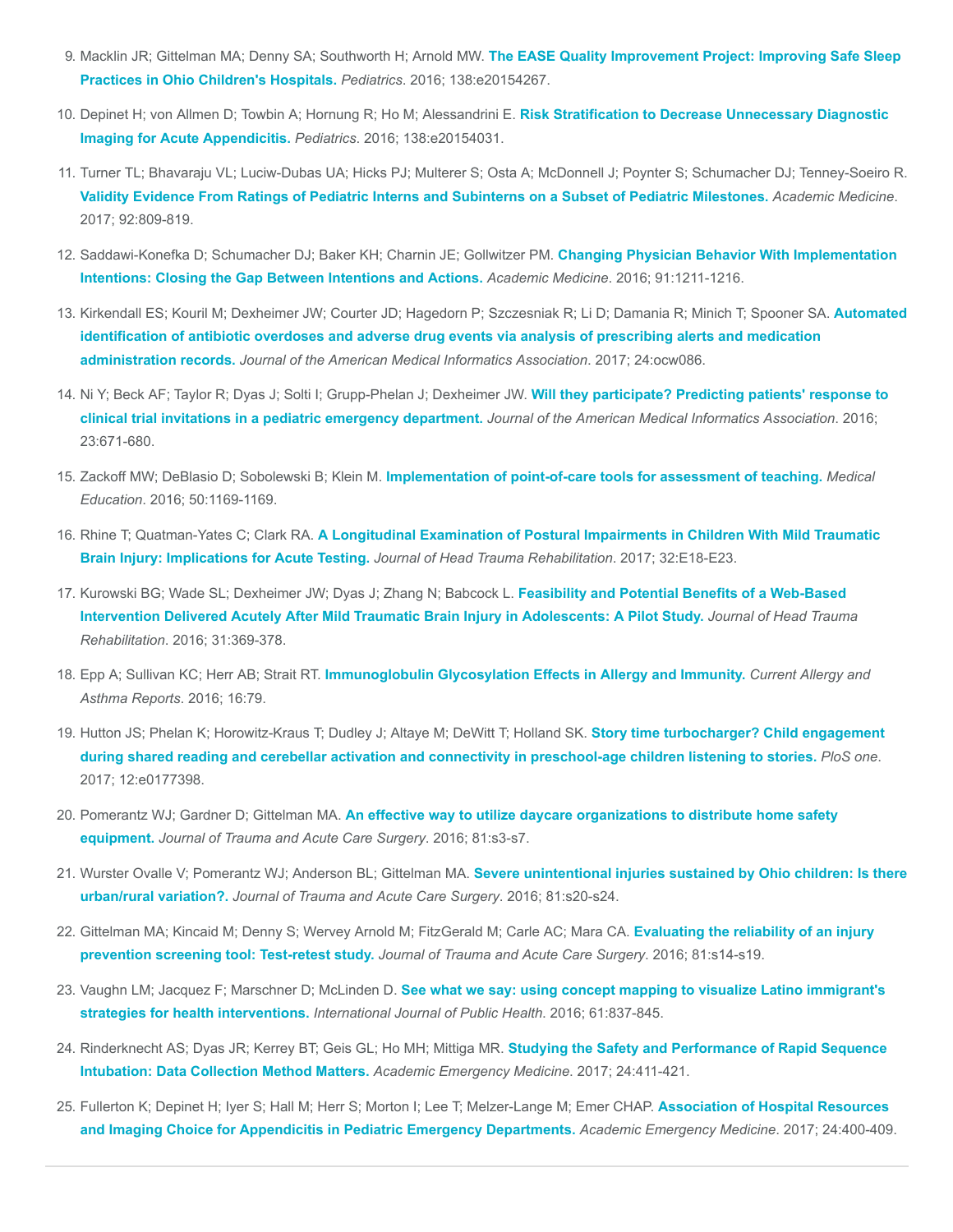# Grants, Contracts, and Industry Agreements

## Annual Grant Award Dollars

| Investigator                          | Title                                                                                                  | Sponsor                                                              | ID                                 | <b>Dates</b>                                     | Amount    |
|---------------------------------------|--------------------------------------------------------------------------------------------------------|----------------------------------------------------------------------|------------------------------------|--------------------------------------------------|-----------|
| Jacqueline M Grupp-<br>Phelan         | Teen Alcohol Screening in<br>the Pediatric Emergency<br>Care Applied Research<br>Network               | National Institutes of Health<br>(Rhode Island Hospital)             | R01 AA021900                       | 09/05/2012 \$3,788<br>05/31/2017                 |           |
| Charles J Schubert, MD                | City of Cincinnati<br>Immunization Project                                                             | City of Cincinnati                                                   | 45X0429                            | 01/01/2012 \$7,340.82                            |           |
| Jennifer Reed, MD                     | Decreasing Teen STI<br>Prevalence through<br><b>Universal Emergency</b><br><b>Department Screening</b> | National Institutes of Health                                        | K23 HD075751                       | 03/31/2017<br>05/01/2014 \$162,948<br>04/30/2018 |           |
| Seema Bhatt, MD                       | HIV Testing in Ohio<br><b>Emergency Departments</b>                                                    | Ohio Department of Health                                            | 03130012HT0314 01/01/2014 \$50,000 | 12/31/2017                                       |           |
| Jacqueline M Grupp-<br>Phelan         | <b>Optimizing Youth Suicide</b><br>Risk Screening and Triage<br>in the Emergency<br>Department         | National Institutes of Health<br>(University of Michigan)            | U01 MH104311                       | 09/01/2014 \$258,976<br>06/30/2017               |           |
| Richard Thomas Strait,<br><b>MD</b>   | Infant Specific-IgE,<br>Rhinovirus-C Bronchiolitis,<br>and Incident Asthma in<br>MARC-35               | National Institutes of Health<br>(Massachusetts General<br>Hospital) | R01 AI114552                       | 12/01/2014 \$5,141<br>11/30/2019                 |           |
| Lynn Babcock, MD                      | <b>Massive Transfusion</b><br>Epidemiology and<br>Outcomes in Children<br>(MATIC) Study                | National Institutes of Health<br>(Washington University)             | R21 HL128863                       | 08/01/2016 \$2,500<br>07/31/2018                 |           |
| Jacqueline M Grupp-<br>Phelan         | Ohio Valley Node-Network                                                                               | National Institutes of Health<br>(University of Cincinnati)          | <b>UG1 DA013732</b>                | 09/01/2015 \$18,048<br>05/31/2020                |           |
| E Melinda Mahabee-<br>Gittens, MD, MS | An Intervention to Reduce<br>SHS Exposure among<br><b>Pediatric Emergency</b><br><b>Patients</b>       | National Institutes of Health                                        | R01 HD083354                       | 08/01/2015<br>06/30/2020                         | \$638,346 |
| Todd Florin, MD                       | <b>Biomarkers and Risk</b><br><b>Stratification in Pediatric</b><br>Community-Acquired<br>Pneumonia    | National Institutes of Health                                        | K23 AI121325                       | 01/15/2016 \$188,977<br>12/31/2019               |           |
| Richard M Ruddy, MD                   | <b>EMS for Children: Pediatric</b><br><b>Emergency Care Applied</b>                                    | Health Resources &<br>Services Admin                                 | U03 MC22684                        | 09/01/2015 \$670,000                             |           |